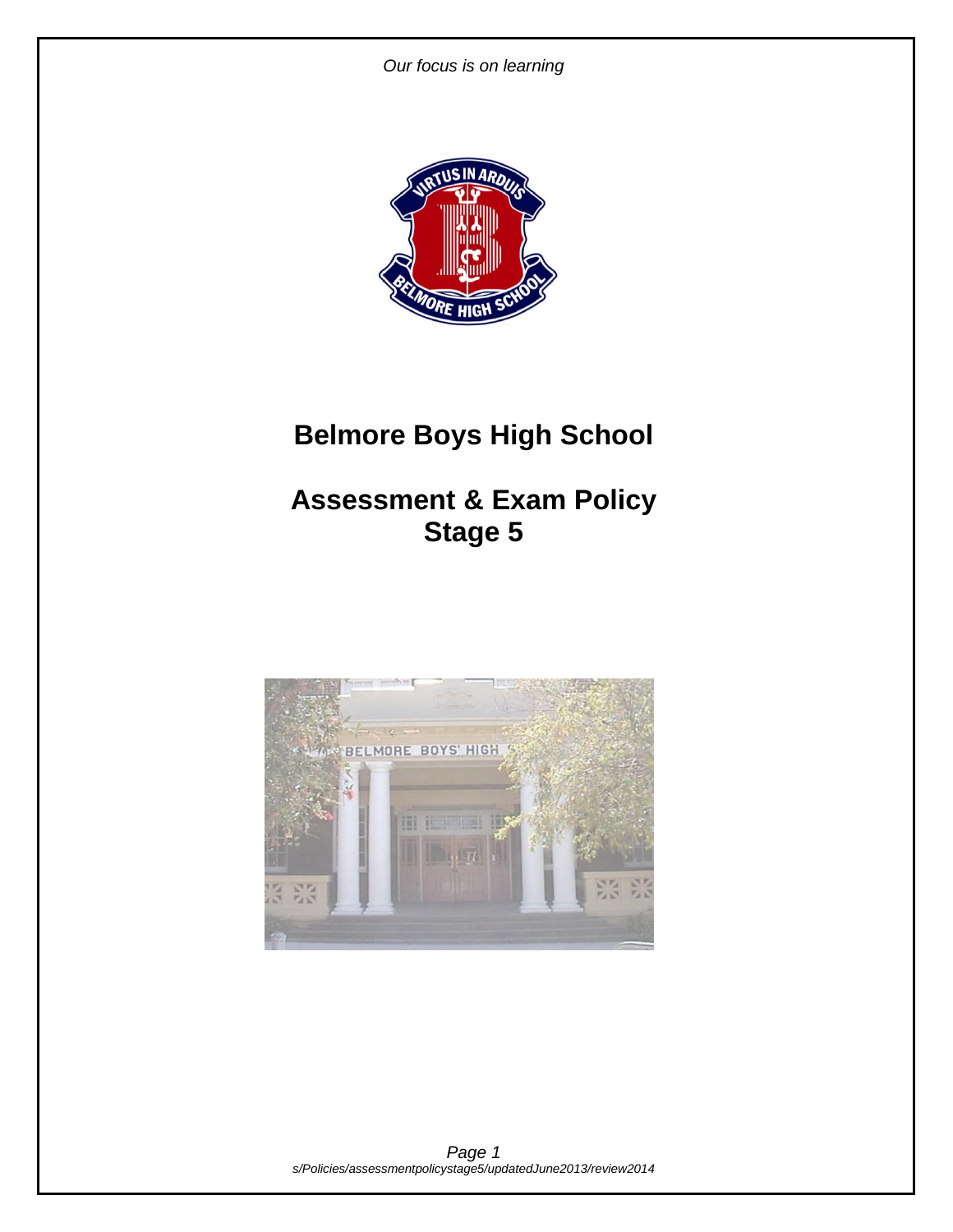## **ASSESSMENT & EXAMINATION POLICY**

## **1. WHAT IS ASSESSMENT?**

It is an attempt to measure achievement over a period of time. Achievement can be measured through examinations, practical tests, fieldwork, assignments, classroom presentations and in other ways.

## **2. WHAT IS THE PURPOSE OF ASSESSMENT?**

The final assessment mark is based on a number of tasks over an extended period of time. It therefore allows for the measurement of a wider range of each student's abilities than can be measured in examination.

## **3. WHAT USE IS MADE OF THE ASSESSMENT?**

All assessment task marks form part of the semesters overall grading system which contributes to their report mark.

## **4. WHAT IS THE SCHOOL'S RESPONSIBILITY?**

The school is required to develop an assessment program for each course. This program must:

- identify the assessment tasks which will be used.
- provide an indication of when the various assessment tasks will take place including adequate notice of the timing using the standard school coversheet.
- specify the mark value of each task in relation to the total number of marks for the course
- explain the nature of each assessment task (assignment, test etc)
- an emailed copy of notification will be sent as a class email and class teachers will cc to Head Teachers

## **5. WHEN WILL ASSESSMENT COMMENCE?**

This policy covers the School Certificate Course which occurs over two years of the Stage 5 course. Tasks, which contribute towards the final SC assessment mark, will commence following the completion of the year nine course. Assessment in different courses will start at times as stated in each individual course assessment program as per each Faculty. Students who do not follow the 2 year course may be given an "N" award and not be eligible for the SC.

## **6. HOW WILL ASSESSMENT TASKS BE DISTRIBUTED?**

Students will be given their assessment tasks with a minimum of 2 weeks notice by their classroom teacher. The school will make every effort not to overburden students. Students must plan their preparation for assessment to avoid placing pressure on themselves. Assessment tasks will usually not be scheduled in the week before examination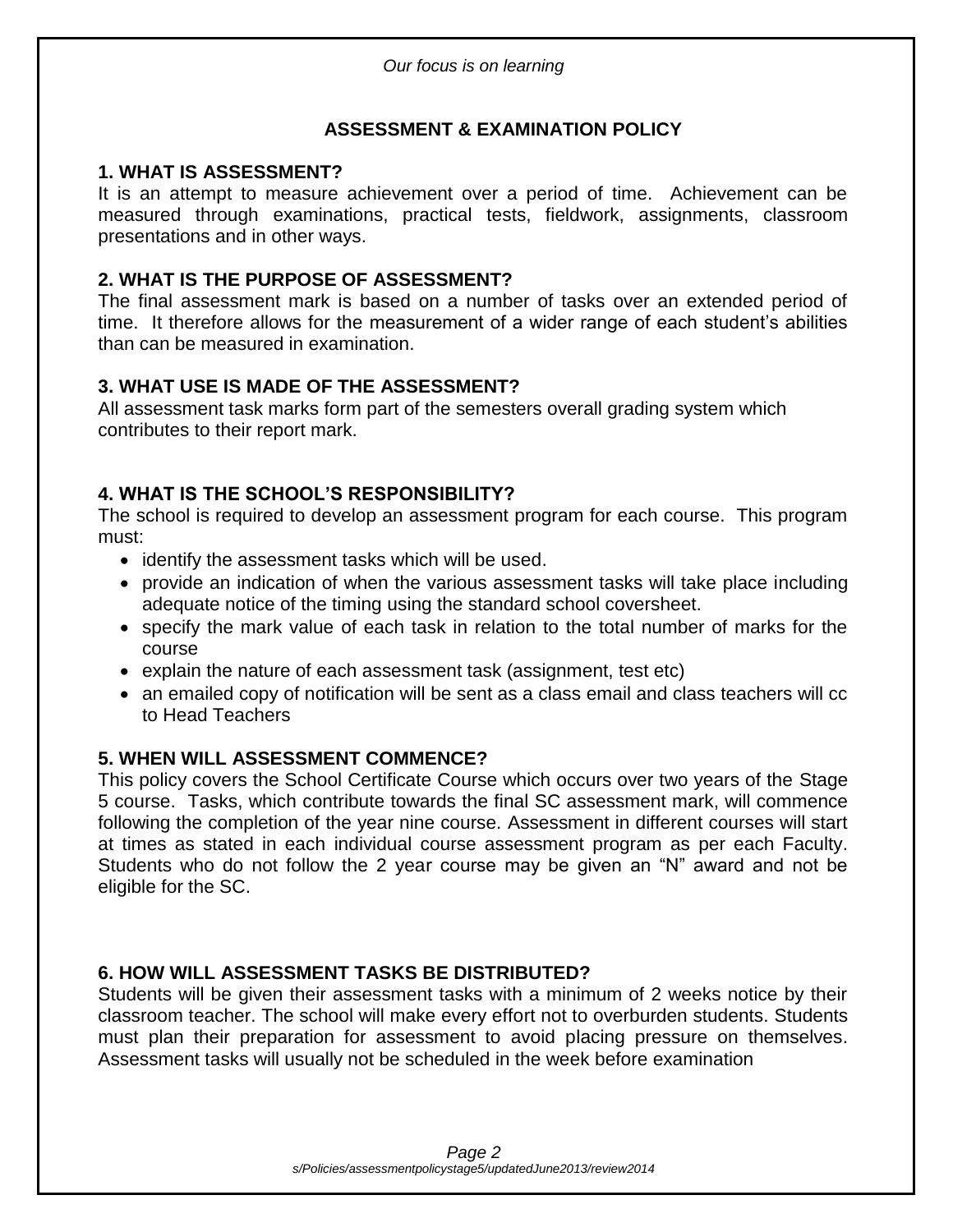## **7. HOW IMPORTANT IS EACH TASK?**

The weighting (importance) of each task will be specified in the assessment program for each course. Some tasks will be worth as little as 5% while others may be worth as much as 40% or more of the final mark. The School Certificate (SC) requires a school mark which will form part of the student's results.

## **8. HOW IMPORTANT ARE TASKS THAT ARE NOT PART OF THE ASSESSMENT?**

Throughout each course teachers will require assignments, tests, essays and other work to be completed. This work is given as part of the course and contributes to students SC grading. All work, whether part of their assessment or not, is to be completed. Failure to submit all work can lead to ineligibility for their School Certificate.

## **9. WHAT HAPPENS IF A STUDENT IS SICK OR OTHERWISE UNABLE TO ATTEMPT AN ASSESSMENT TASK?**

Every effort must be made to attempt each task. If a student knows in advance that they will be unable to complete an assessment task, they should consult their class teacher who will inform the Head Teacher. A written explanation must be provided for any failure to complete an assessment task. A doctor's certificate must be provided for any absence due to illness. **Both certificate and written explanation must be presented to the Head Teacher IMMEDIATELY the student returns to school. The Head Teacher will decide if the explanation is satisfactory.** A doctor's certificate alone is not sufficient. Written evidence from a parent or guardian **MUST** accompany any such certificate. If it is satisfactory the same or an alternative task may be given. If this is not practicable, an estimate will be given.

The Head Teacher may decide that the reason is unsatisfactory and that a Zero mark be recorded for the task. If a student disagrees with the decision the student may write an appeal, which is to be given to the Principal within 24 hours of being notified of the Head Teacher's decision. The Principal will form a committee consisting of himself, the relevant Head Teacher and the Principal. The decision of this committee is final.

## **10. WHAT HAPPENS IF A STUDENT IS UNABLE TO FINISH A TASK ON TIME OR IS ABSENT ON THE DUE DATE?**

If a student is absent when a task is due, they must follow the same procedure as explained in the last section. If a student is unable to complete a task on time they may ask the Head Teacher for an extension of time at least 2 days prior to the due date, giving adequate written reasons for their request. If the request is rejected the incomplete work should be submitted. If no work is submitted a mark of Zero will be awarded. Failure to complete assessment tasks can result in ineligibility for a SC via an "N" award.

## **11. ABSENCE PRIOR TO THE SUBMISSION OR COMPLETION OF ASSESSMENT TASKS**

Students are not permitted to absent themselves from school in order to prepare for a school-based task, or to complete a hand-in task.

Where students are absent for one or two school days before the submission, or completion, of a task, a medical certificate is to be provided to the Head Teacher of the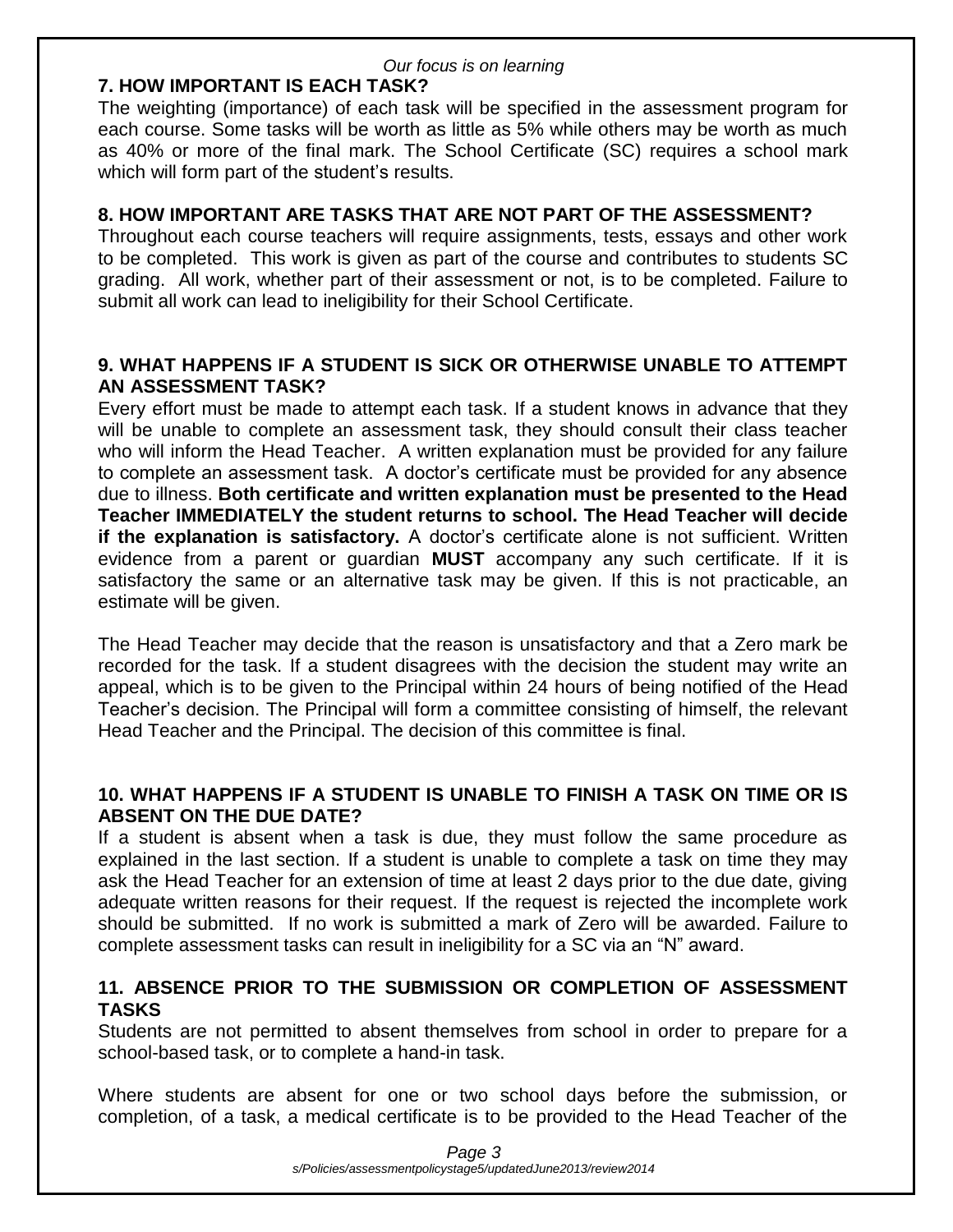subject concerned, and the Deputy Principal (Curriculum). The certificate must include the nature of the illness and clearly state when the certificate was obtained. Retrospective medical certificates will **NOT** be accepted. Failure to comply with this rule will result in the student receiving a mark of zero (0) for the assessment task.

## **12. MALPRACTICE / NON SERIOUS ATTEMPT**

No mark will be awarded to any student who:

- cheats or attempts to cheat
- assists others to cheat
- submits work that is not their own (plagiarism)
- shares assessment tasks with others
- wilfully disrupts any assessment task
- $\bullet$
- completes only the multiple choice section of an examination

Students must submit original work and ensure that work has not been plagiarised otherwise students will receive a zero mark.

Any appeal against the decision is to be made in writing to the Deputy Principal (Curriculum). This appeal should be made within 24 hours of the decision. A committee consisting of the relevant Head Teacher, Head Teacher Administration and the Principal will decide the outcome of the appeal.

A non serious attempt at an assessment task could result in a non attempt being recorded for the task. Students who fail to attempt assessment tasks may become ineligible for a SC.

The relevant Head Teacher will maintain the central register of students who fail to attempt an assessment task, apply for an extension of time or who are involved in malpractice or non serious attempts.

## **13. WHAT HAPPENS IF YOU ARE NOT HAPPY WITH YOUR MARK?**

Students may request their teacher to review the marks awarded for any task. If a student is dissatisfied with the outcome of this review they should request that the Head Teacher review the work.

**The decision of the Head Teacher is final.** Work will only be reviewed if a request is made at the time that the work is returned to the student. Work will not be reviewed after a student has taken it from the classroom.

## **14. RECORDING OF MARKS**

Students should keep their own record of the marks received for each assessment task. The class teacher and the faculty will also have a record of the marks awarded on the "S" drive.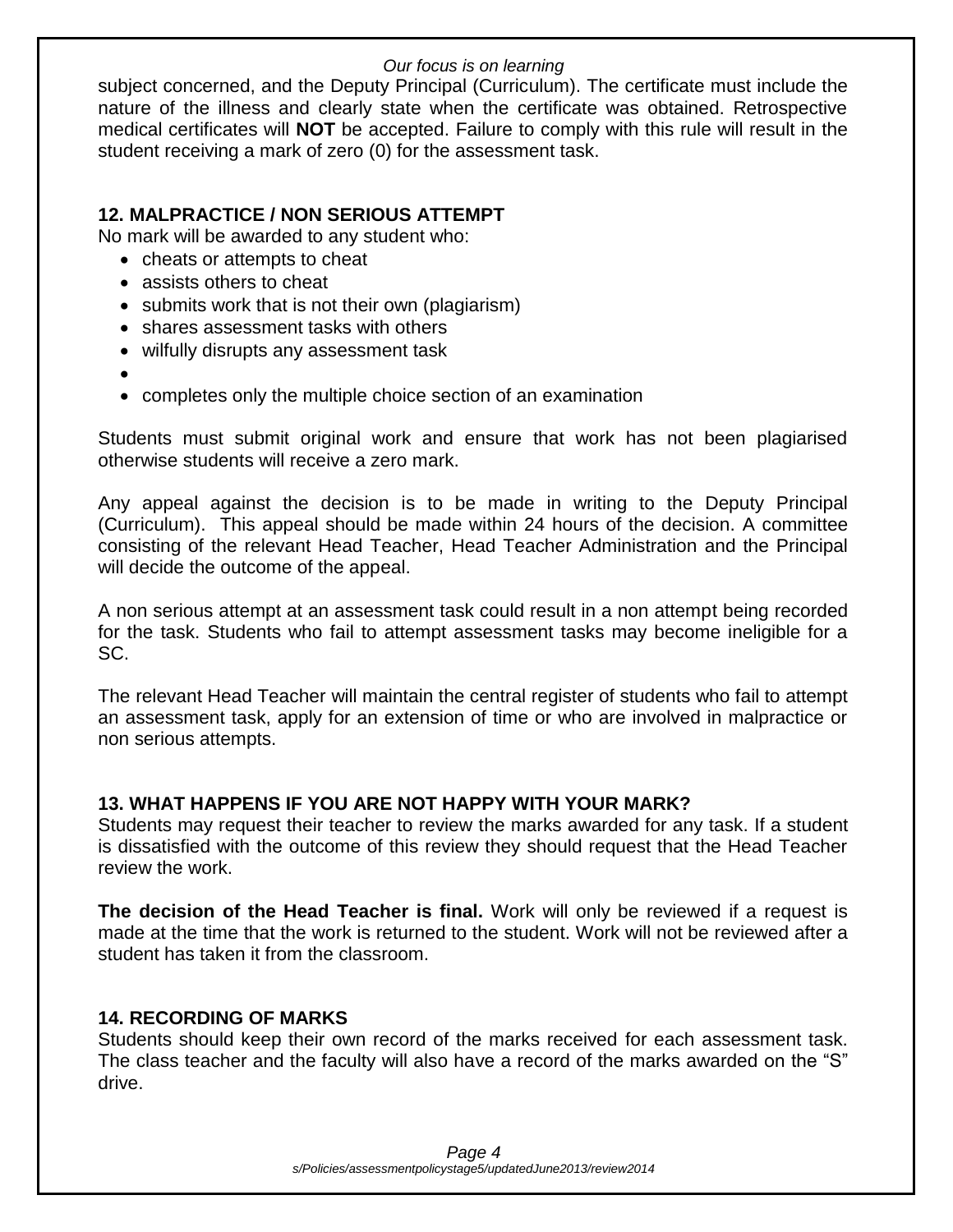## **15. HOW WILL STUDENTS BE INFORMED ABOUT THE ASSESSMENT PROGRAM?**

A minimum of **TWO WEEK'S WRITTEN NOTICE** will be given of the exact date & the specific requirements of any task. If a student is absent from school it is their responsibility to find out if any assessment tasks have been notified in their absence by checking their email or asking their class teacher.

Assessments will follow the assessment schedule as set out by each Faculty and any date change must be given at least two weeks in advance of the due date.

## **16. WHAT ABOUT STUDENTS WHO ARE ABSENT FOR A LONG TIME?**

It may not be practical to provide alternative assessment tasks for students who are absent for an extended time. The Head Teacher, in consultation with the Principal, may award an estimate for such tasks. Extended absences may cause a student to be ineligible for the SC.

## **17. HOW ARE ASSESSMENT TASKS TO BE SUBMITTED?**

Many tasks will be completed in class time. These are to be submitted to the teacher. Tasks completed outside of class time are also to be submitted to the class teacher. If the class teacher is unavailable the task should be submitted to the Head Teacher. It is the responsibility of the student to hand the task directly to the teacher or Head Teacher. In the case of examinations, it is the student's responsibility to hand the examination responses directly to the supervising teacher collecting the papers.

Each Student is to submit their assessment on the due date with the cover sheet supplied by the class teacher filled out accordingly by either electronic or paper as directed. All faculties will use the generic assessment coversheet with information completed as appropriate to the assessment task.

On the day assessments are due, during class teachers will collect assessments and students will sign the assessment register in conjunction with their class teacher. Class teachers will stamp and receipt each submission's cover sheet.

A copy produced by the classroom teacher of this receipt register will be forwarded to Head Teacher Administration. "N" award letters will need to be sent by the HT of their Faculty. This will be acknowledged each Executive meeting after assessments are due to ensure the BOS requirements are met for assessment submission.

If it becomes known that a student has truanted from a lesson or from school in order to complete an assessment task, the student will receive a mark of Zero for that task. If a student is marked absent from school on the day an assessment task is due for submission the student is not permitted to personally submit the task to the teacher on that day.

## **18. REPORT OF ASSESSMENTS**

Parent and Teacher evenings occur each term and each semester students will be provided with a school report outlining their progress in the course. Progressively through the course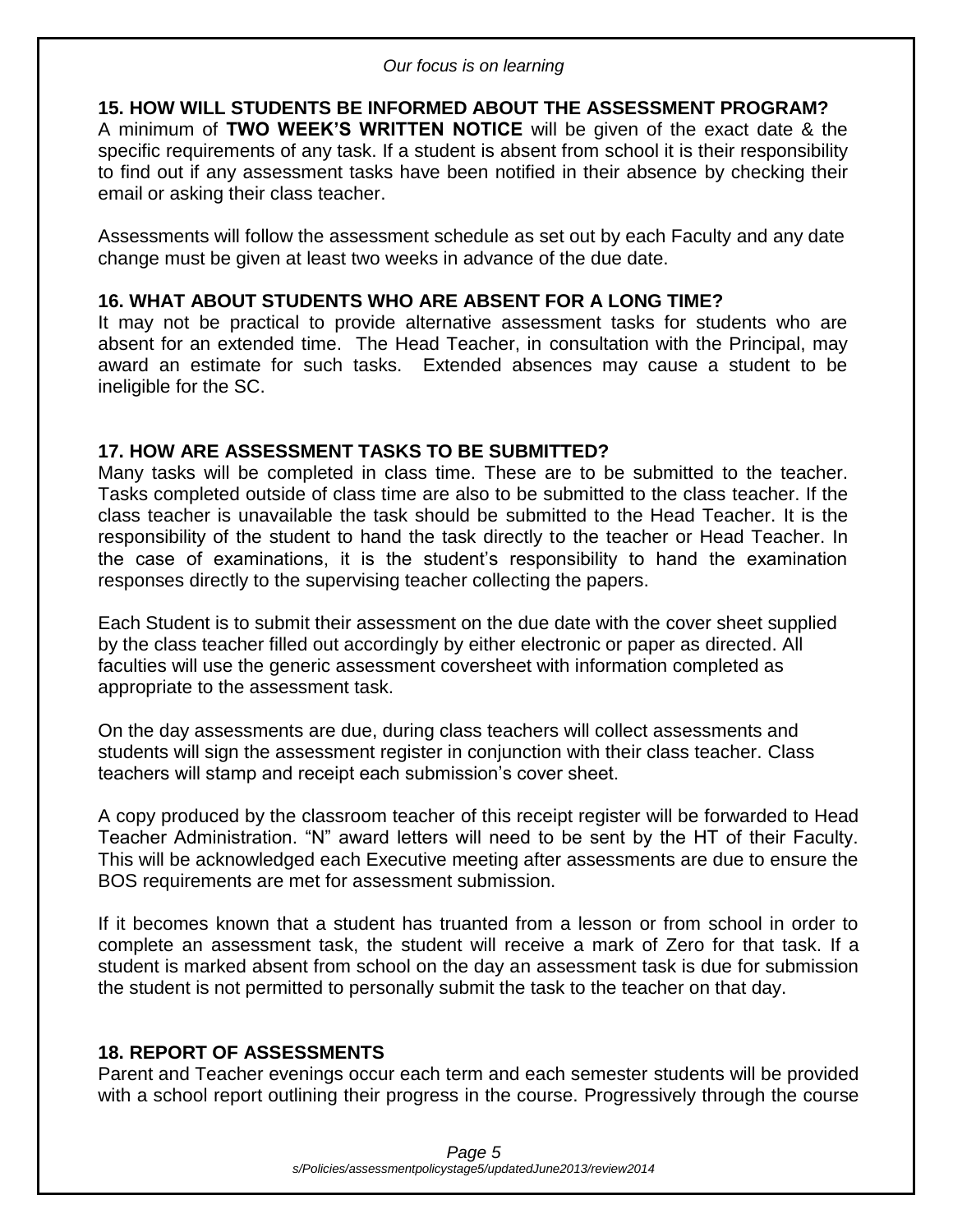each student will receive feedback on his progress from his teachers. Each student is advised to regularly check his individual progress with their class teacher.

## **19. REVIEW OF THE FINAL ASSESSMENT**

It may be possible for students to have an assessment reviewed if the student believes the school did not follow procedures in the assessment program for that subject or did not allocate marks according to the Board's specification for each component.

A school review will be conducted by a committee convened by the Head Teacher Administration.

A student who is dissatisfied with the school's review procedures may appeal to the Board.

## **20. EXAMINATION EXPECTATIONS AND RULES**

A minimum 2-week notice of exams to be given to students. The notification advises the exam dates, times and general rules & requirements. Students must be signed off for receipt to ensure compliance.

Special provisions such as reader/writers or large print papers will be organised for student prior to the placement of exams. The Learning Support Team will notify all staff re special provisions and Head Teachers are responsible for its organisation.

Students are required to stay in the exam room for the 1<sup>st</sup> hour and may leave up until the last 15 minutes of the exam time in accordance with BOS rules. Students are not permitted into the exam room after the 1<sup>st</sup> hour of the exam time in accordance with BOS rules.

Students who violate rules during the exams will have their papers withdrawn & supervising teachers will write on the cover sheet an explanation of infringement. Students will be removed from the exam room and sent to the subject Head Teacher who will award a zero. The student will be sent home with an "N" warning letter advising parents that they are in breach of the BOS rules A, B or C where applicable.

Absent students are required to have a Doctors certificate and give to Faculty Head Teacher the next time at school. If there is no certificate students will be awarded a zero but are still required to sit the exam at the to Faculty Head Teacher's convenience. An "N" warning letter will be sent home advising parents that they are in breach of the BOS rules A, B or C where applicable.

Students who are late to exams are still required to get a late note from the front office. Students not scheduled for exams will be considered present.

Students will avoid participating in school events/excursions/activities that occur during exam periods for their year groups.

BBHS follows the rules and procedures for assessment and exams according to the Board of Studies guidelines which are to be found on their website http://www.boardofstudies.nsw.edu.au/hsc\_assessment\_policies/#hsc\_rules\_procedures